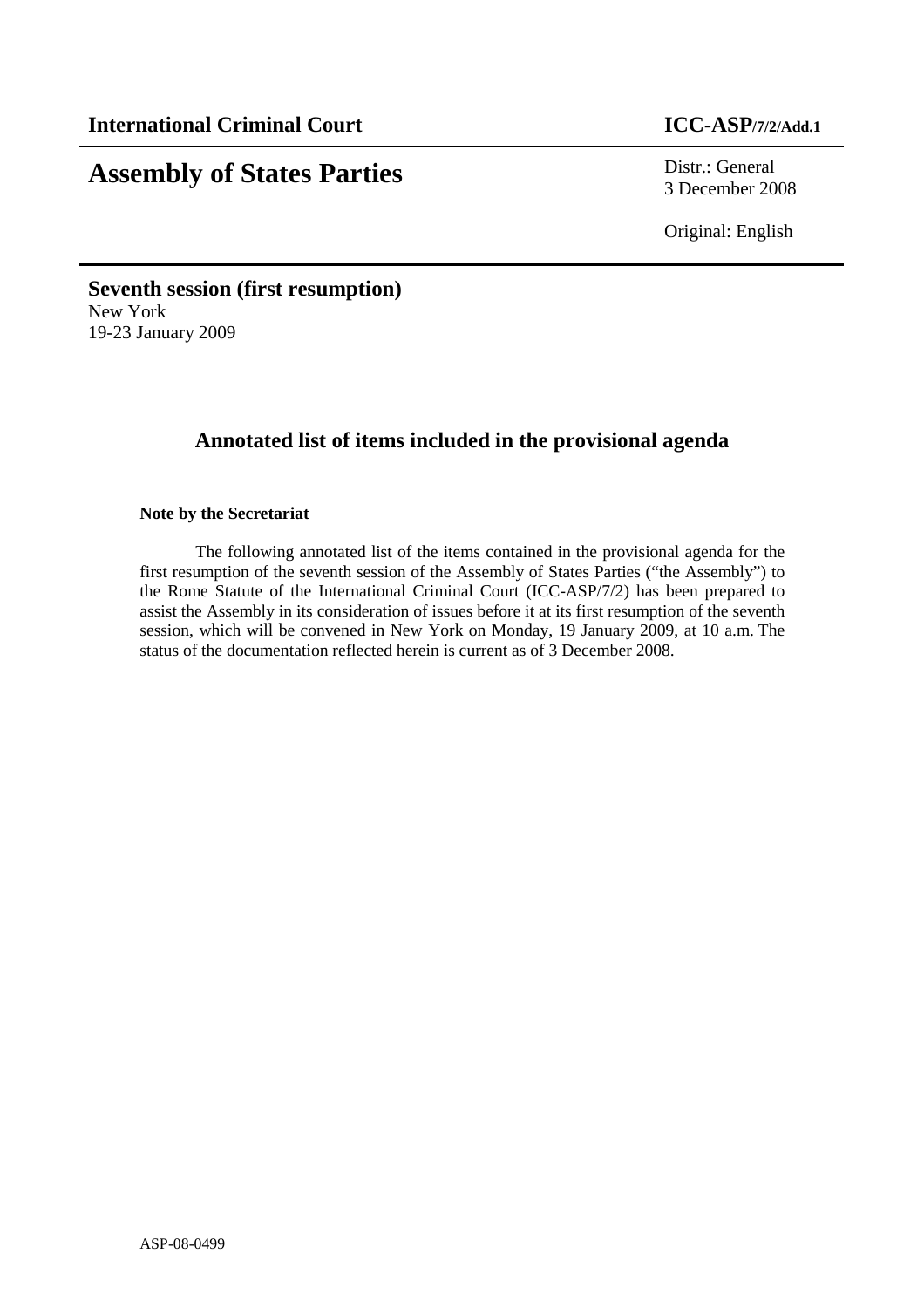# **Annotated list of items included in the provisional agenda**

### **1. Adoption of the agenda**

Rules 10 to 13 and 18 to 22 of the Rules of Procedure concerning the agenda are applicable to regular sessions of the Assembly.

In accordance with rules 10 and 11 of the Rules of Procedure, the provisional agenda for the first resumption of the seventh session (ICC-ASP/7/2) was issued on 13 March 2008. In accordance with rule 19 of the Rules of Procedure, the agenda has to be submitted to the Assembly for approval.

*Documentation* 

Provisional agenda (ICC-ASP/7/2)

#### **2. States in arrears**

 $\overline{a}$ 

 According to article 112, paragraph 8, of the Rome Statute, "A State Party which is in arrears in the payment of its financial contributions towards the costs of the Court shall have no vote in the Assembly and in the Bureau if the amount of its arrears equals or exceeds the amount of the contributions due from it for the preceding two full years."

 At its fourth session, the Assembly adopted resolution ICC-ASP/4/Res.4, of which operative paragraphs 40 to 47 deal with the issue of the arrears of States Parties. The Assembly, inter alia, decided that requests for exemption under article 112, paragraph 8, of the Rome Statute, should be submitted by States Parties to the Secretariat of the Assembly at least one month before the session of the Committee on Budget and Finance ("the Committee"), so as to facilitate the Committee's review of the requests and that the Committee should advise the Assembly of States Parties before the Assembly decided on any requests for exemption under article 112, paragraph 8, of the Rome Statute.<sup>1</sup>

 At its fifth session, the Assembly adopted resolution ICC-ASP/5/Res.3, which contains recommendations on the arrears of States Parties in annex III thereto. Recommendation 9 provides that the Assembly could consider applications for exemption from the loss of voting rights with regard to any resumed session of the Assembly, or meeting of the Bureau, that takes place between 1 January and the first session of the Committee in any year, without prior recommendation by the Committee. $2$ 

At its sixth session, the Assembly called upon States Parties to fully and without further delay implement the recommendations contained in resolution ICC-ASP/5/Res.3, annex  $III.^3$ 

<sup>1</sup> *Official Records of the Assembly of States Parties to the Rome Statute of the International Criminal Court, Fourth session, The Hague, 28 November to 3 December 2005* (International Criminal Court publication, ICC-ASP/4/32), part III, resolution ICC-ASP/4/Res.4, paras. 40, 43 and 44.

<sup>2</sup> *Official Records of the Assembly of States Parties to the Rome Statute of the International Criminal Court, Fifth session, The Hague, 23 November - 1 December 2006* (International Criminal Court publication, ICC-ASP/5/32), part III, resolution ICC-ASP/5/Res.3, annex III.

<sup>3</sup> *Official Records of the Assembly of States Parties to the Rome Statute of the International Criminal Court, Sixth session, New York, 30 November - 14 December 2007* (International Criminal Court publication, ICC-ASP/6/20), vol. I, part III.A, resolution ICC-ASP/6/Res.2, annex III.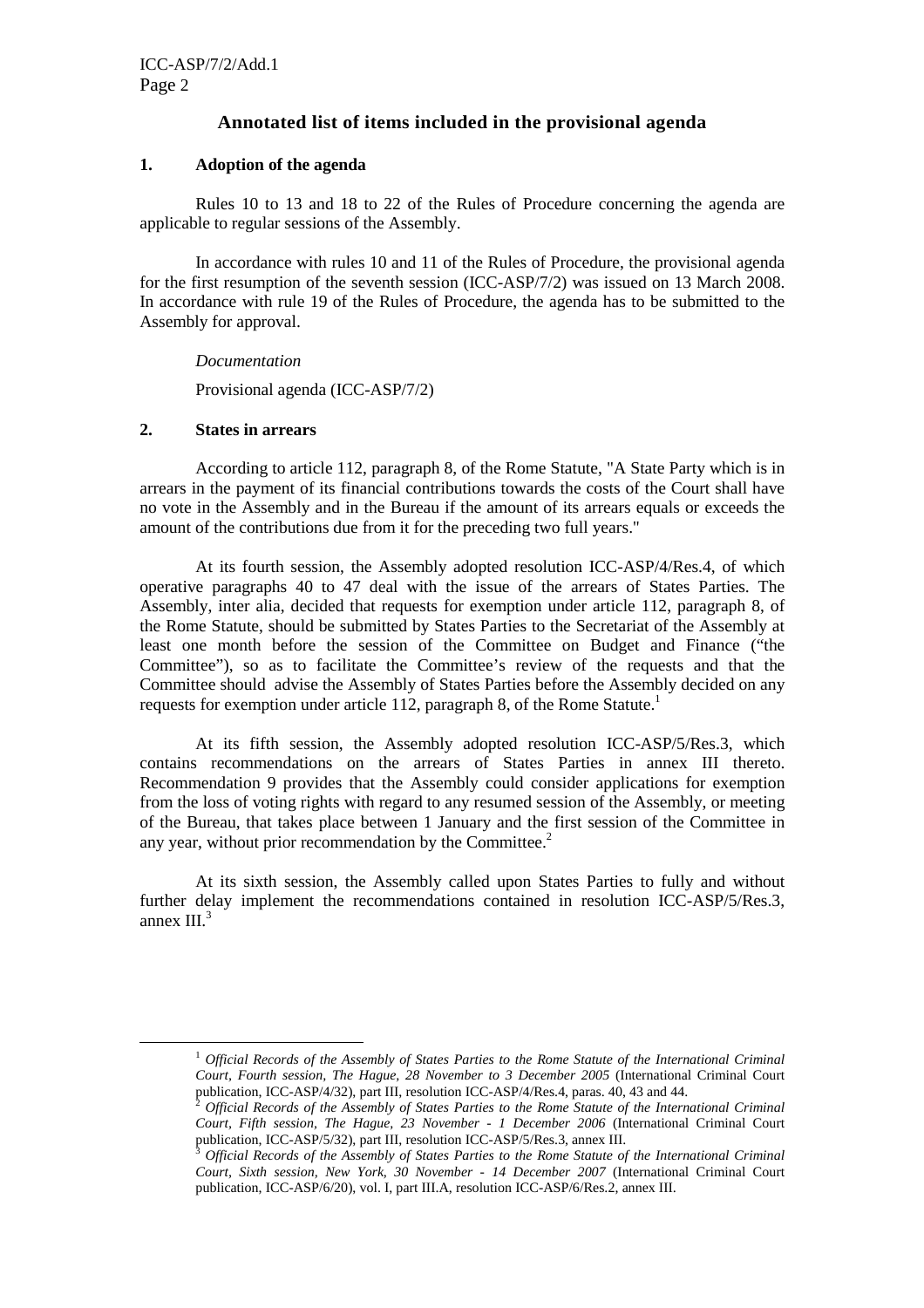#### *Documentation*

*Official Records of the Assembly of States Parties to the Rome Statute of the International Criminal Court, Fourth session, The Hague, 28 November - 3 December 2005* (International Criminal Court publication, ICC-ASP/4/32), part III, resolution ICC-ASP/4/Res.4.

*Official Records of the Assembly of States Parties to the Rome Statute of the International Criminal Court, Fifth session, The Hague, 23 November - 1 December 2006* (International Criminal Court publication, ICC-ASP/5/32), part III, resolution ICC-ASP/5/Res.3, annex III.

*Official Records of the Assembly of States Parties to the Rome Statute of the International Criminal Court, Sixth session, New York, 30 November - 14 December 2007* (International Criminal Court publication, ICC-ASP/6/20), vol. I, part III, resolution ICC-ASP/6/Res.2, annex III.

#### **3. Credentials of representatives of States at the first resumption of the seventh session**

Representation and credentials are regulated by rules 23 to 28 of the Rules of Procedure. In accordance with rule 24, the credentials of representatives of States Parties and the names of alternates and advisers shall be submitted to the Secretariat if possible not later than 24 hours after the opening of the session. The credentials shall be issued by the Head of State or Government or by the Minister for Foreign Affairs or by a person authorized by either of them.

 In accordance with rule 25 of the Rules of Procedure, at the 5th meeting of its seventh session, on 17 November 2008, the Assembly appointed the following States to serve on the Credentials Committee: Costa Rica, Estonia, Ireland, Lesotho, Netherlands, Republic of Korea, Serbia, Suriname and Uganda.

The Credentials Committee shall examine the credentials of representatives of States Parties and report to the Assembly without delay.

#### **4. Organization of work**

The Assembly will consider and adopt a programme of work at the beginning of the session on the basis of a proposal by the Bureau.

#### **5. Election of six judges**

 The procedure for the nomination and election of judges is regulated by the relevant provisions of article 36 of the Rome Statute and by resolution ICC-ASP/3/Res.6, as amended by resolution ICC-ASP/5/Res.5.

#### *Documentation*

Note by the Secretariat on the third election of the judges of the International Criminal Court (ICC-ASP/7/33 and Add.1)

Third election of judges of the International Criminal Court: guide to the election (ICC-ASP/7/34)